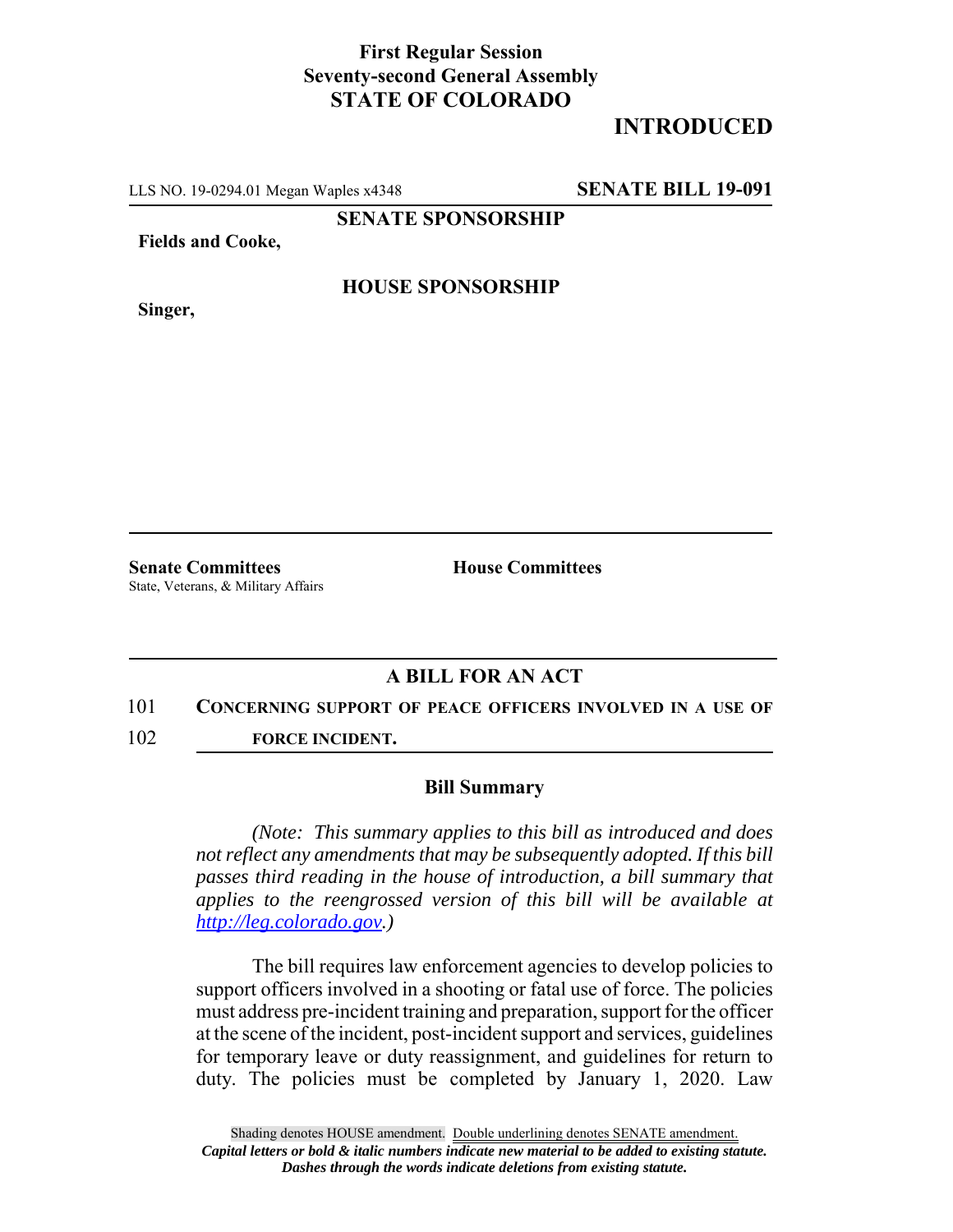enforcement agencies are required to review the policies on a biennial basis.

The bill allows a law enforcement agency to apply for and receive a grant from the peace officers mental health support grant program to assist in developing and implementing the agency's policies.

 *Be it enacted by the General Assembly of the State of Colorado:* **SECTION 1.** In Colorado Revised Statutes, **add** part 4 to article 2.5 of title 16 as follows: PART 4 SUPPORT FOR PEACE OFFICERS INVOLVED IN A USE OF FORCE **16-2.5-401. Legislative declaration.** (1) THE GENERAL ASSEMBLY HEREBY DECLARES THAT: (a) PEACE OFFICERS INVOLVED IN INCIDENTS INVOLVING A SHOOTING OR FATAL USE OF FORCE SHOULD HAVE ACCESS TO IMMEDIATE SUPPORT; (b) THE EXPERIENCE OF POLICE AND PUBLIC SAFETY MENTAL HEALTH PROFESSIONALS AND SCIENTIFIC RESEARCH SHOW THAT PROVIDING TRAINING, SUPPORT SERVICES, AND REINTEGRATION STRATEGIES CAN PROMOTE POSITIVE OUTCOMES FOLLOWING SUCH INCIDENTS; (c) AN OFFICER'S FITNESS FOR DUTY SHOULD NOT BE BROUGHT INTO QUESTION BY VIRTUE OF THE OFFICER'S INVOLVEMENT IN AN 19 INCIDENT INVOLVING A SHOOTING OR FATAL USE OF FORCE; 20 (d) THE PROVISION OF POST-INCIDENT SERVICES DOES NOT PRECLUDE AN AGENCY FROM REQUESTING A FORMAL FITNESS-FOR-DUTY EVALUATION BASED UPON OBJECTIVE CONCERNS ABOUT AN OFFICER'S ABILITY TO PERFORM THE OFFICER'S DUTIES DUE TO A SUSPECTED MEDICAL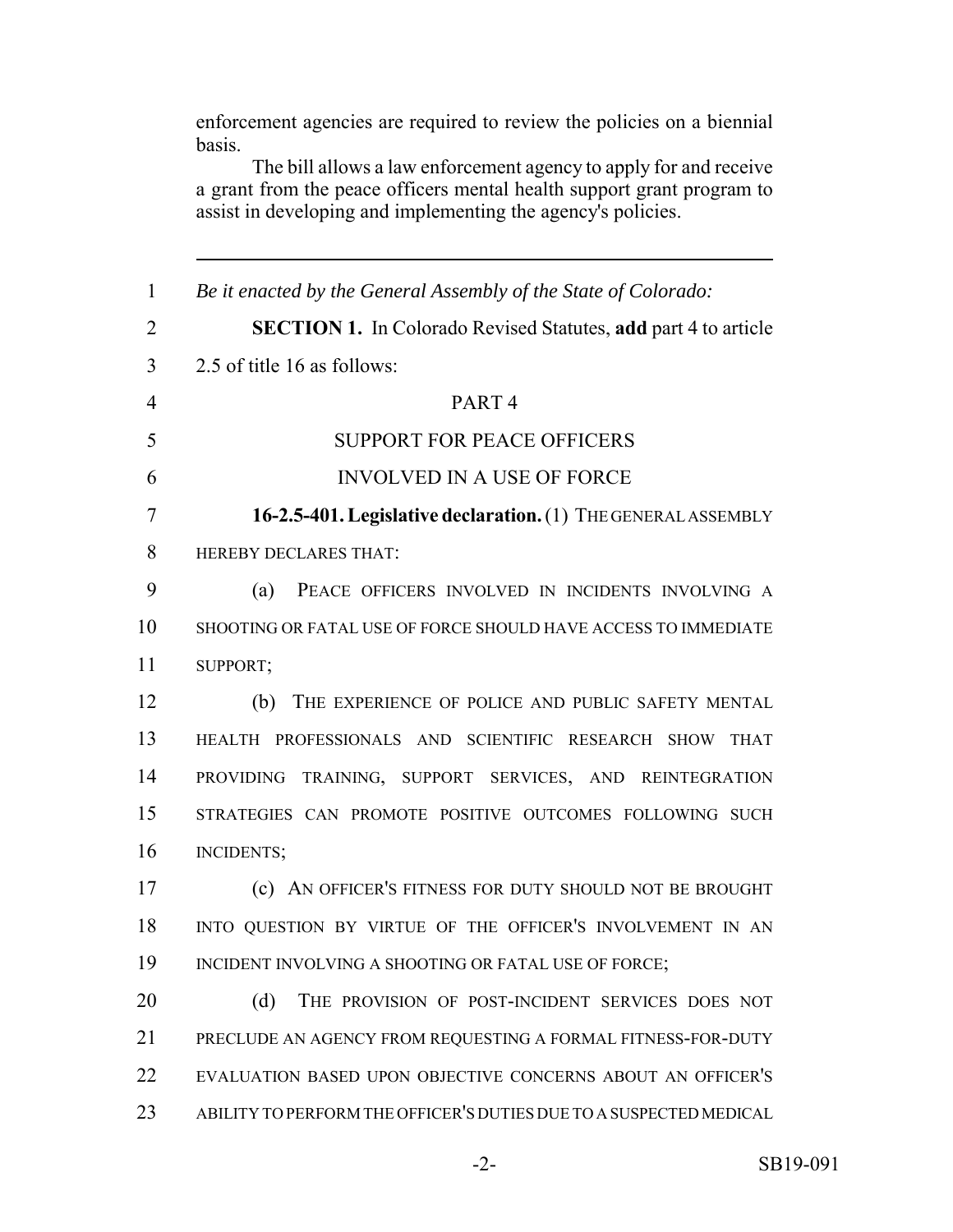OR PSYCHOLOGICAL CONDITION, BUT THE SOLE FACT OF BEING INVOLVED IN AN INCIDENT INVOLVING A SHOOTING OR FATAL USE OF FORCE DOES NOT NECESSITATE SUCH AN EVALUATION BEFORE THE OFFICER'S RETURN TO DUTY; AND (e) THE POLICIES REQUIRED BY THIS PART 4 PROVIDE FOR POST-INCIDENT PSYCHOLOGICAL INTERVENTIONS THAT ARE SEPARATE AND DISTINCT FROM ANY FITNESS-FOR-DUTY ASSESSMENT OR ADMINISTRATIVE OR INVESTIGATIVE PROCEDURES THAT MAY FOLLOW. **16-2.5-402. Definitions.** AS USED IN THIS PART 4, UNLESS THE CONTEXT OTHERWISE REQUIRES: (1) "LAW ENFORCEMENT AGENCY" MEANS: (a) THE COLORADO STATE PATROL CREATED IN SECTION 24-33.5-201; (b) THE COLORADO BUREAU OF INVESTIGATION CREATED IN SECTION 24-33.5-401; (c) THE DEPARTMENT OF CORRECTIONS CREATED IN SECTION 24-1-128.5; 18 (d) A COUNTY SHERIFF'S OFFICE; (e) A MUNICIPAL POLICE DEPARTMENT; 20 (f) A CAMPUS POLICE DEPARTMENT; OR (g) A TOWN MARSHAL'S OFFICE. (2) "QUALIFIED MENTAL HEALTH PROFESSIONAL" MEANS: (a) A PERSON CERTIFIED AND IN GOOD STANDING AS A POLICE AND PUBLIC SAFETY PSYCHOLOGIST BY THE AMERICAN BOARD OF POLICE AND PUBLIC SAFETY PSYCHOLOGY, OR ITS SUCCESSOR ORGANIZATION; OR (b) A PERSON WHO: (I) IS A LICENSED MENTAL HEALTH CLINICIAN IN GOOD STANDING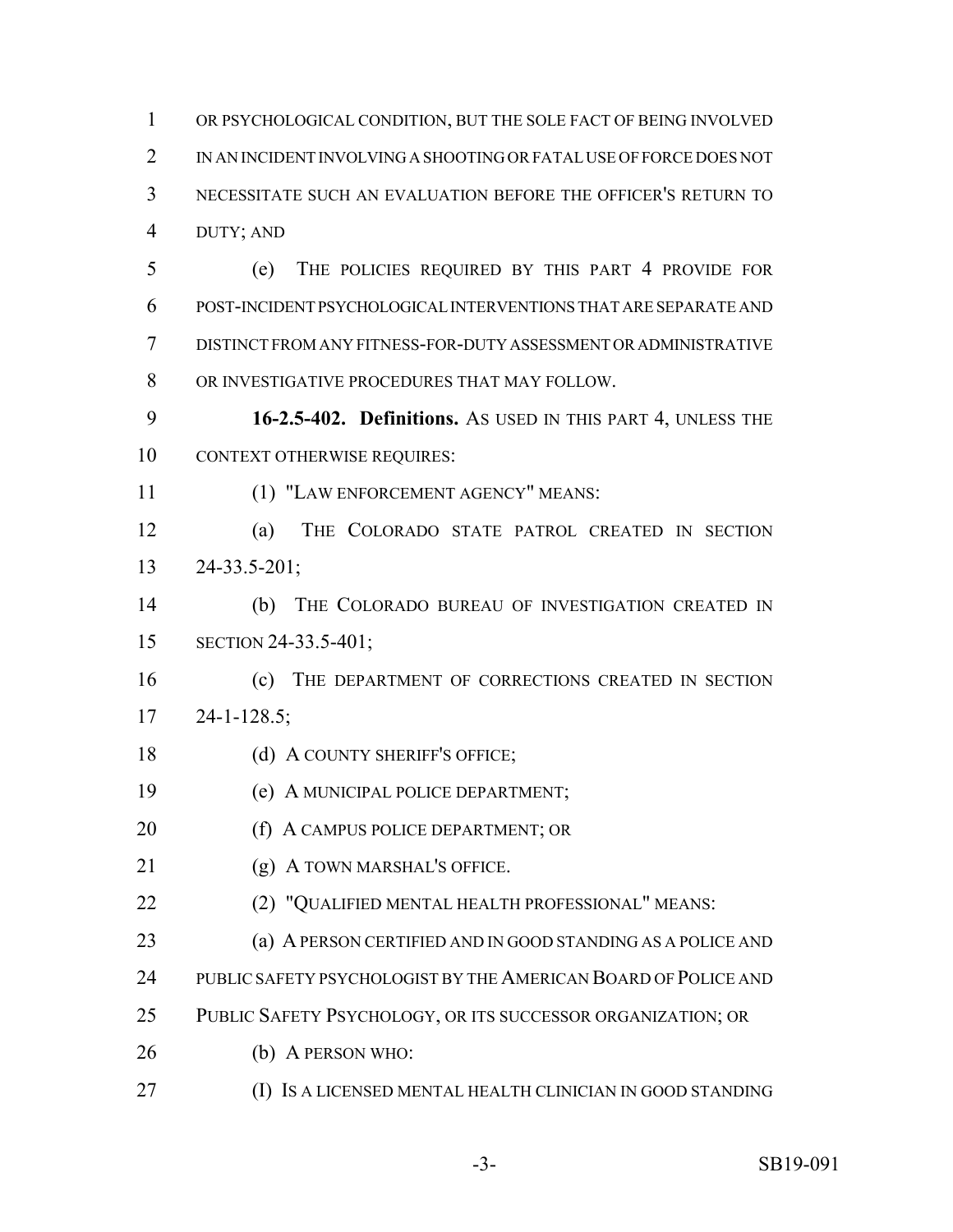WITH HIS OR HER LICENSING BOARD; AND

 (II) HAS DEMONSTRATED TO THE LAW ENFORCEMENT AGENCY'S SATISFACTION THROUGH A COMBINATION OF TRAINING AND EXPERIENCE THAT THE PERSON IS TRAUMA INFORMED, EXPERIENCED IN RESPONDING TO ACUTE TRAUMA EVENTS, AND CULTURALLY COMPETENT IN UNDERSTANDING LAW ENFORCEMENT WORK, CHALLENGES, AND STRESSORS.

 **16-2.5-403. Peace officer-involved shooting or fatal use of force policy.** (1) EACH LAW ENFORCEMENT AGENCY SHALL DEVELOP AND MAINTAIN A POLICY FOR SUPPORTING A PEACE OFFICER WHO HAS BEEN INVOLVED IN A SHOOTING OR FATAL USE OF FORCE.AN INVOLVED OFFICER MAY INCLUDE A PERIPHERAL OFFICER PRESENT AT THE SCENE WHO REPORTS AN IMPACT OR REQUESTS SUPPORTIVE SERVICES. THE POLICY MUST ADDRESS, AT A MINIMUM:

 (a) PRE-INCIDENT PREPARATION, INCLUDING TRAINING AND EDUCATION ABOUT BOTH NORMAL AND PROBLEMATIC POST-TRAUMATIC REACTIONS COMMONLY ASSOCIATED WITH OFFICER-INVOLVED SHOOTINGS AND CRITICAL INCIDENTS;

 (b) PROTOCOLS TO ENSURE AN INVOLVED OFFICER'S PHYSICAL AND PSYCHOLOGICAL SAFETY AT THE SCENE AND FOLLOWING THE INCIDENT; 21 (c) THE PROVISION OF POST-INCIDENT SERVICES TO AN INVOLVED OFFICER, AND THE ABILITY TO EXTEND POST-INCIDENT SERVICES TO AN OFFICER'S FAMILY AND SIGNIFICANT OTHERS WHEN WARRANTED. THE AGENCY SHALL CONSIDER INCLUDING IN THE POLICY, TO THE EXTENT POSSIBLE GIVEN THE AGENCY'S SIZE AND RESOURCES:

 (I) AT LEAST ONE CONFIDENTIAL POST-INCIDENT INTERVENTION WITH A QUALIFIED MENTAL HEALTH PROFESSIONAL IN A TIMELY MANNER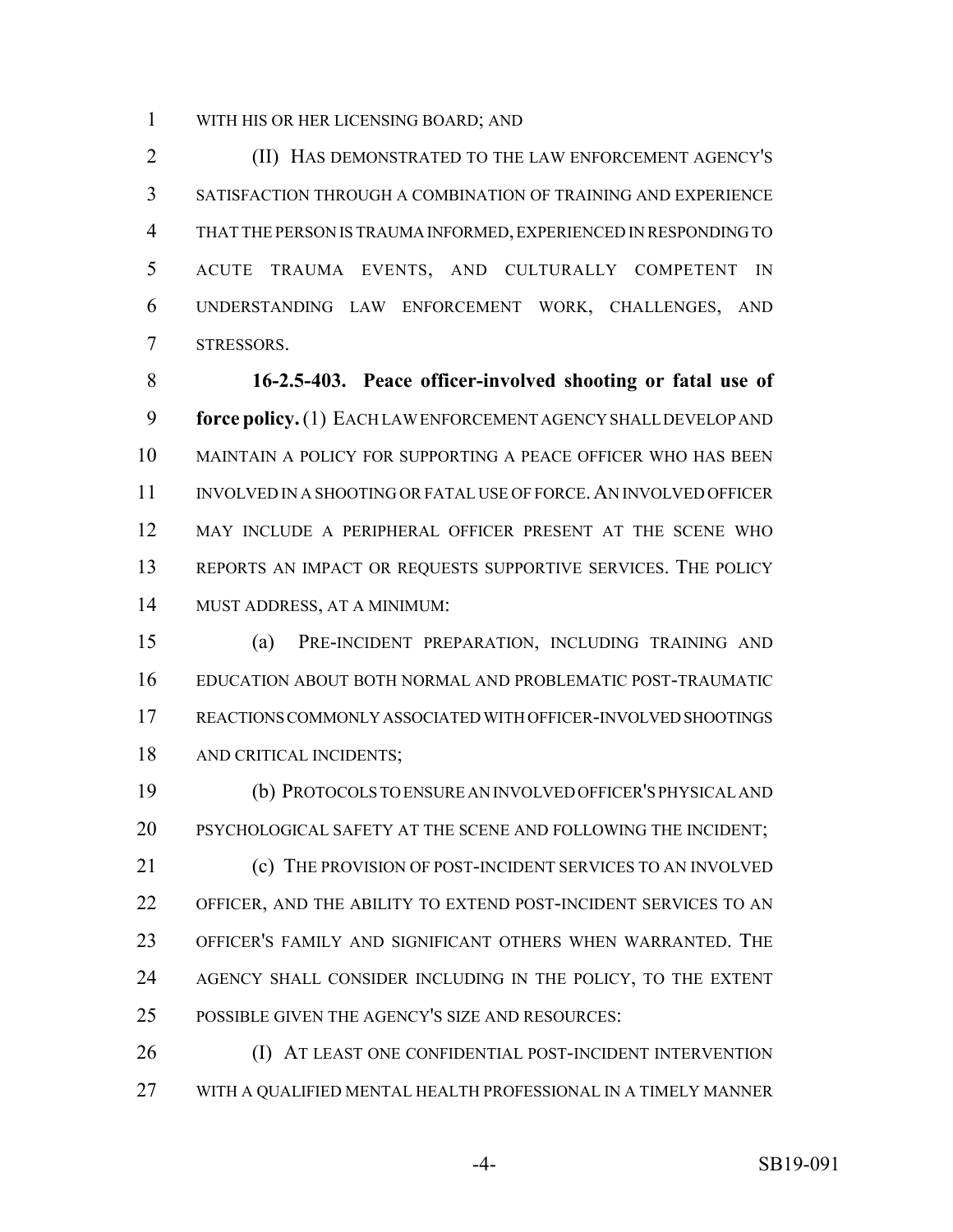FOLLOWING THE INCIDENT, INCLUDING THROUGH TELEHEALTH SERVICES;

 (II) ONGOING CONFIDENTIAL MENTAL HEALTH SERVICES FROM A QUALIFIED MENTAL HEALTH PROFESSIONAL AS NEEDED, INCLUDING THROUGH TELEHEALTH SERVICES; AND

 (III) SOME FORM OF PEER SUPPORT, INCLUDING AGENCY PEER SUPPORT OR ONLINE OR TELEHEALTH PEER SUPPORT;

 (d) GUIDELINES FOR TEMPORARY LEAVE OR APPROPRIATE DUTY REASSIGNMENT AS AGREED UPON BY AN INVOLVED OFFICER AND THE AGENCY TO ALLOW AN INVOLVED OFFICER TO RECEIVE SERVICES AND MANAGE THE IMPACT OF THE INCIDENT ON AN INVOLVED OFFICER AND AN 11 INVOLVED OFFICER'S FAMILY AND SIGNIFICANT OTHERS; AND

 (e) GUIDELINES AND PROCEDURES FOR AN OFFICER'S RETURN TO 13 DUTY, INCLUDING ONGOING SUPPORT AND SERVICES AVAILABLE TO AN INVOLVED OFFICER. THE AGENCY SHALL CONSIDER INCLUDING IN THE POLICY, TO THE EXTENT POSSIBLE GIVEN THE AGENCY'S SIZE AND RESOURCES:

 (I) A REINTEGRATION PLAN THAT CONSIDERS HAVING AN OFFICER RETURN TO THE SCENE OF THE INCIDENT IF NEEDED, FIRE HIS OR HER WEAPON AT THE RANGE, AND PARTICIPATE IN A GRADED RE-ENTRY WITH A PARTNER; AND

 (II) ONGOING SUPPORTIVE MENTAL HEALTH SERVICES, INCLUDING CONFIDENTIAL FOLLOW-UP BY A QUALIFIED MENTAL HEALTH PROFESSIONAL, EITHER IN PERSON OR THROUGH TELEHEALTH SERVICES.

24 (2) THE POLICIES REQUIRED BY THIS SECTION MUST BE COMPLETED BY JANUARY 1, 2020. EACH LAW ENFORCEMENT AGENCY SHALL REVIEW THE POLICY ON A BIENNIAL BASIS AND, IF NECESSARY, UPDATE THE POLICY TO REFLECT CURRENT BEST PRACTICES AND AVAILABLE RESOURCES.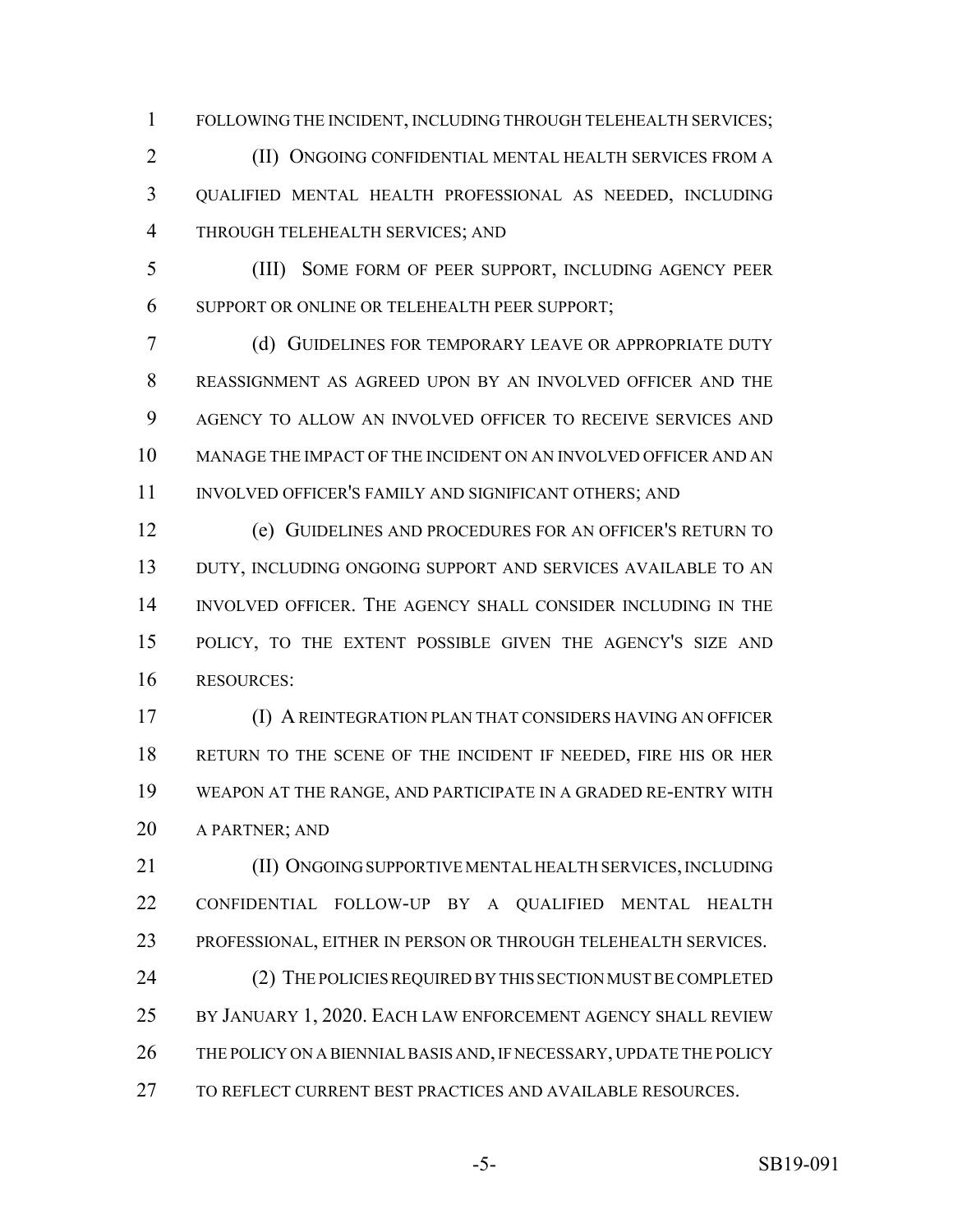(3) IN DEVELOPING, UPDATING, AND IMPLEMENTING THE POLICIES REQUIRED BY THIS SECTION, LAW ENFORCEMENT AGENCIES ARE ENCOURAGED TO CONSULT WITH AND USE THE RESOURCES AVAILABLE THROUGH THE INTERNATIONAL ASSOCIATION OF CHIEFS OF POLICE, THE AMERICAN BOARD OF POLICE AND PUBLIC SAFETY PSYCHOLOGY, THE PEACE OFFICERS STANDARDS AND TRAINING BOARD CREATED IN SECTION 24-31-302, AND RESPONDERSTRONG, OR THEIR SUCCESSOR ORGANIZATIONS, AND OTHER ORGANIZATIONS PROVIDING SIMILAR RESOURCES AND SUPPORT.

 **SECTION 2.** In Colorado Revised Statutes, 24-32-3501, **amend** (1), (2), (3), and (6); and **add** (10.5) as follows:

 **24-32-3501. Peace officers mental health support grant program - created - rules - policies and procedures - fund - definition - repeal.** (1) There is created in the department of local affairs, referred to in this section as the "department", the peace officers mental health support grant program to provide grants of money to county sheriffs' 17 offices and municipal police departments LAW ENFORCEMENT AGENCIES for the purpose of helping these agencies engage mental health 19 professionals who can: provide:

 (a) PROVIDE on-scene response services to support peace officers' 21 handling of persons with mental health disorders; and

(b) PROVIDE counseling services to peace officers; AND

**(c)** ASSIST IN THE IMPLEMENTATION AND DEVELOPMENT OF THE

AGENCY'S POLICY FOR SUPPORTING A PEACE OFFICER INVOLVED IN A

- 25 SHOOTING OR FATAL USE OF FORCE PURSUANT TO SECTION 16-2.5-403.
- (2) Grant recipients may use the money received through the grant 27 program to hire mental health professionals and provide TO: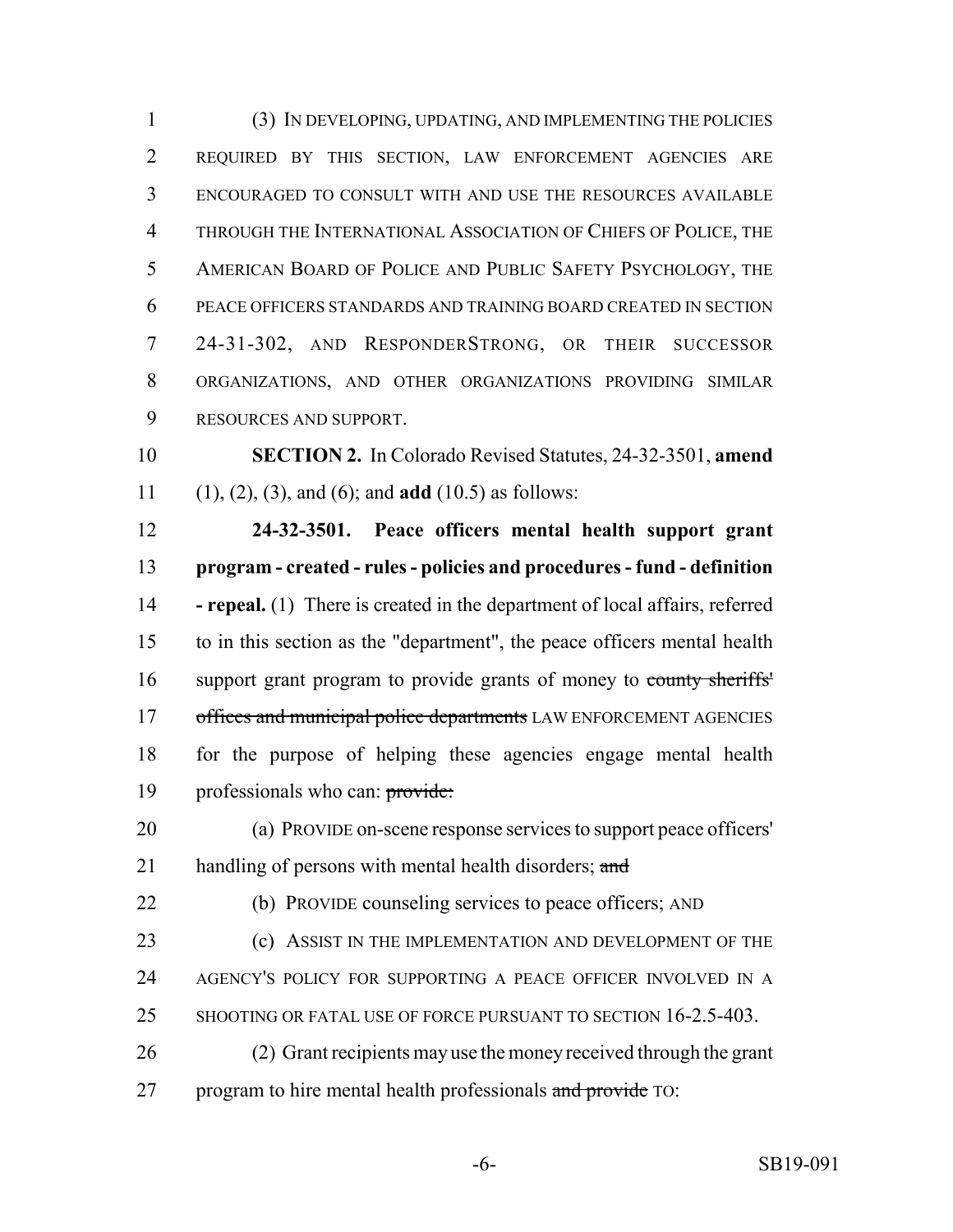(a) PROVIDE on-scene response services to support peace officers' 2 handling of persons with mental health disorders; and (b) PROVIDE counseling services to peace officers; AND (c) ASSIST IN THE IMPLEMENTATION AND DEVELOPMENT OF THE AGENCY'S POLICY FOR SUPPORTING A PEACE OFFICER INVOLVED IN A SHOOTING OR FATAL USE OF FORCE PURSUANT TO SECTION 16-2.5-403. (3) County sheriffs' offices and municipal police departments LAW ENFORCEMENT AGENCIES that apply for grants from the grant program are encouraged to do so, to the extent possible, in collaboration with the community mental health centers in their regions. 11 (6) To receive a grant, a sheriff's office or municipal police 12 department LAW ENFORCEMENT AGENCY must submit an application to the department in accordance with policies and procedures developed by the executive director, or his or her designee. (10.5) AS USED IN THIS SECTION, "LAW ENFORCEMENT AGENCY" MEANS: (a) THE COLORADO STATE PATROL CREATED IN SECTION 24-33.5-201; (b) THE COLORADO BUREAU OF INVESTIGATION CREATED IN SECTION 24-33.5-401; 21 (c) THE DEPARTMENT OF CORRECTIONS CREATED IN SECTION 24-1-128.5; 23 (d) A COUNTY SHERIFF'S OFFICE; (e) A MUNICIPAL POLICE DEPARTMENT; OR (f) A TOWN MARSHAL'S OFFICE. **SECTION 3. Act subject to petition - effective date.** This act takes effect at 12:01 a.m. on the day following the expiration of the